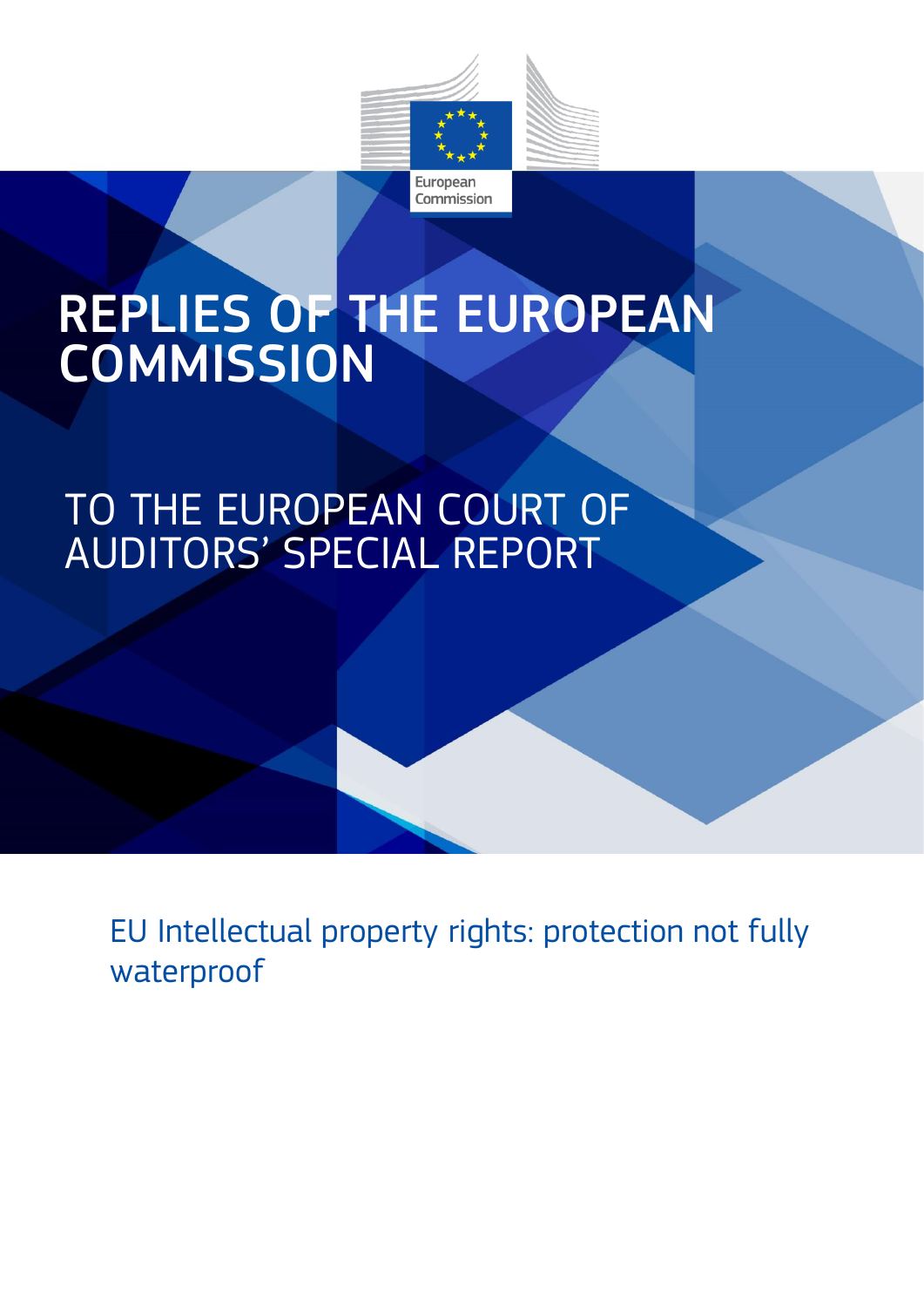# **Contents**

| Recommendation 1 - Complete and update the EU IPR regulatory frameworks 12            |  |
|---------------------------------------------------------------------------------------|--|
| Recommendation 2 - Assess the governance arrangements and methodology for determining |  |
|                                                                                       |  |
|                                                                                       |  |
|                                                                                       |  |
|                                                                                       |  |

This document presents the replies of the European Commission to observations of a Special Report of the European Court of Auditors, in line with Article 259 of the [Financial Regulation](https://op.europa.eu/en/publication-detail/-/publication/e9488da5-d66f-11e8-9424-01aa75ed71a1/language-en/format-PDF/source-86606884) and to be published together with the Special Report.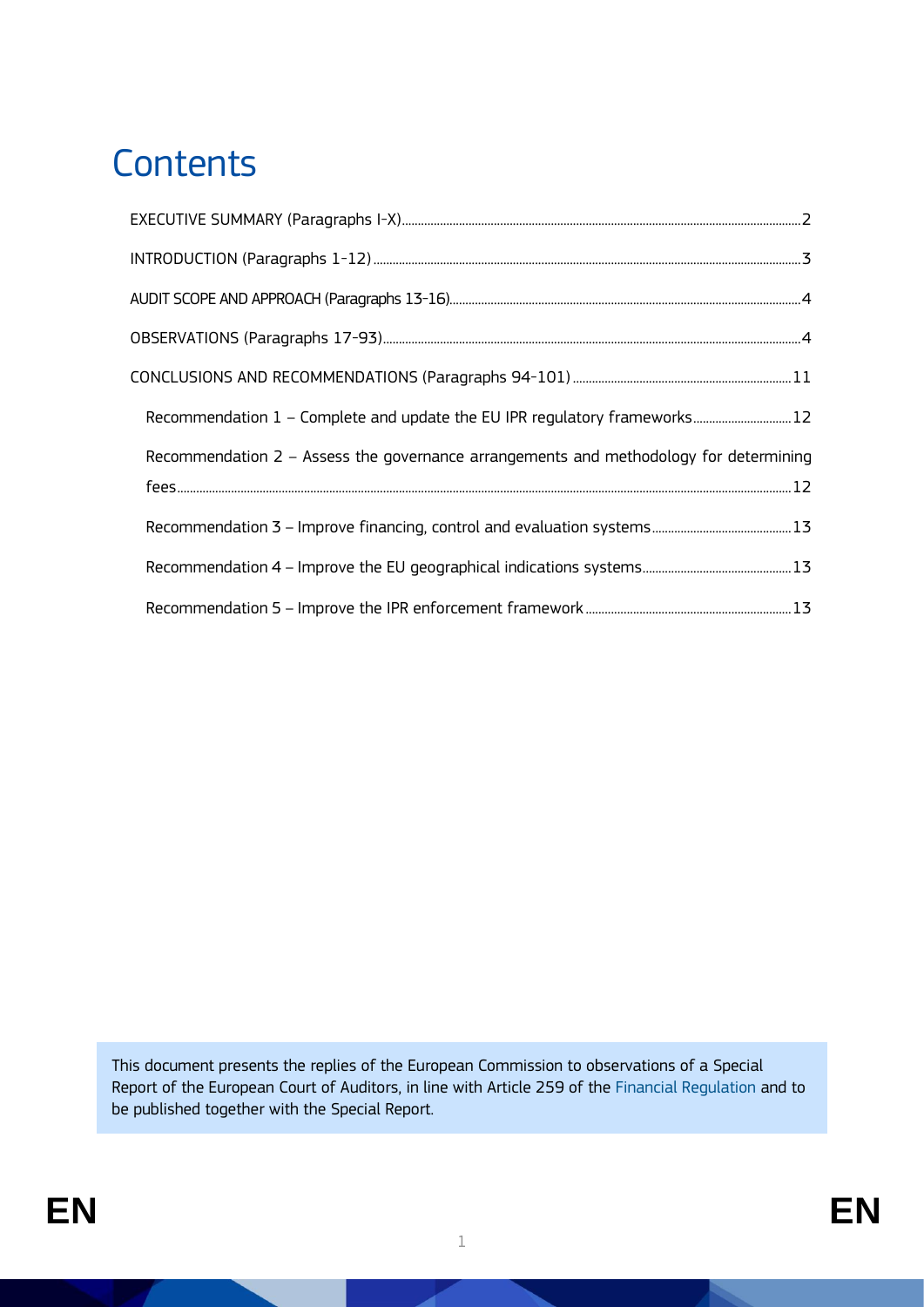# <span id="page-2-0"></span>EXECUTIVE SUMMARY (Paragraphs I-X)

### **Commission replies:**

**II.** The EU intellectual property legal framework and its effective implementation incentivises EU companies to invest in goods and services of high quality, innovation, design and creativity, ensuring that companies can scale-up globally. The Industrial Strategy, presented in March 2020 by the Commission sets out key drivers of Europe's industrial transformation and future actions to achieve a European industrial policy based on competition, open markets, world-leading research and technologies and a strong single market.

In addition, to assume leadership in key industrial areas, improve and support economic recovery and resilience in times of COVID-19 while making the transitions to a greener and more digital economy, the Commission adopted in November 2020 a comprehensive action plan on intellectual property (IP Action Plan). The Action Plan aims to strengthen the EU's Intellectual Property (IP) policy enabling companies to profit from their inventions and creations while ensuring that those also serve the wider economy, and benefit the society.

**V.** The Commission in its Action Plan has identified that the existing EU IP framework while solid and robust would benefit from modernisation and could be completed e.g. with new EU legislation on EU geographical indications for craft and industrial products.

**VI.** The Commission is currently in the process of revising the designs legislation with the aim of its modernisation and further harmonisation, and ensuring coherence with the reformed trademarks acquis.

In the context of the recent trade mark reform, the European Union Trade Mark Regulation (EUTMR) already established the criteria to be taken into account when fixing the level of EUTM fees (see Recital 39 EUTMR). While greater transparency as to cost coverage is of importance, other factors (such as the economic value of an EU-wide IP right granted) are to be taken into account as well.

As regards, geographical indications (GIs), the upcoming reform aims at strengthening the current system as intellectual property rights in line with the [IP Action Plan](https://ec.europa.eu/info/law/better-regulation/have-your-say/initiatives/12510-Intellectual-Property-Action-Plan) and effectively protecting the names of traditional foods. This initiative contributes to the objectives pursued by the Common Agricultural Policy, in particular to improve the response of EU agriculture to societal demands on food and health and thus it addresses the [European Green Deal](https://ec.europa.eu/info/strategy/priorities-2019-2024/european-green-deal_en) and [Farm to Fork Strategy.](https://ec.europa.eu/info/strategy/priorities-2019-2024/european-green-deal/actions-being-taken-eu/farm-fork_en) 

**VII.** The structure and governance of the EUIPO are to a very large extent aligned with the 2012 Common Approach on Decentralised Agencies (CADA).

In addition, in the Commission's opinion the reformed EUTMR (see in particular Articles 153(1) (a) to (c), 157(4) (c) and (e), 172 (9) and 176 (1)) has strengthened the accountability framework.

However, the Commission will use the envisaged evaluation based on Article 210 EUTMR to gain additional insights and explore the possibility for further action in the area of accountability.

The upcoming GIs reform takes into account an [evaluation support](https://ec.europa.eu/info/food-farming-fisheries/key-policies/common-agricultural-policy/cmef/products-and-markets/gis-and-tsg-protected-eu_en) study on Geographical Indications and Traditional Specialities Guaranteed, which was carried out in 2020. The aim of the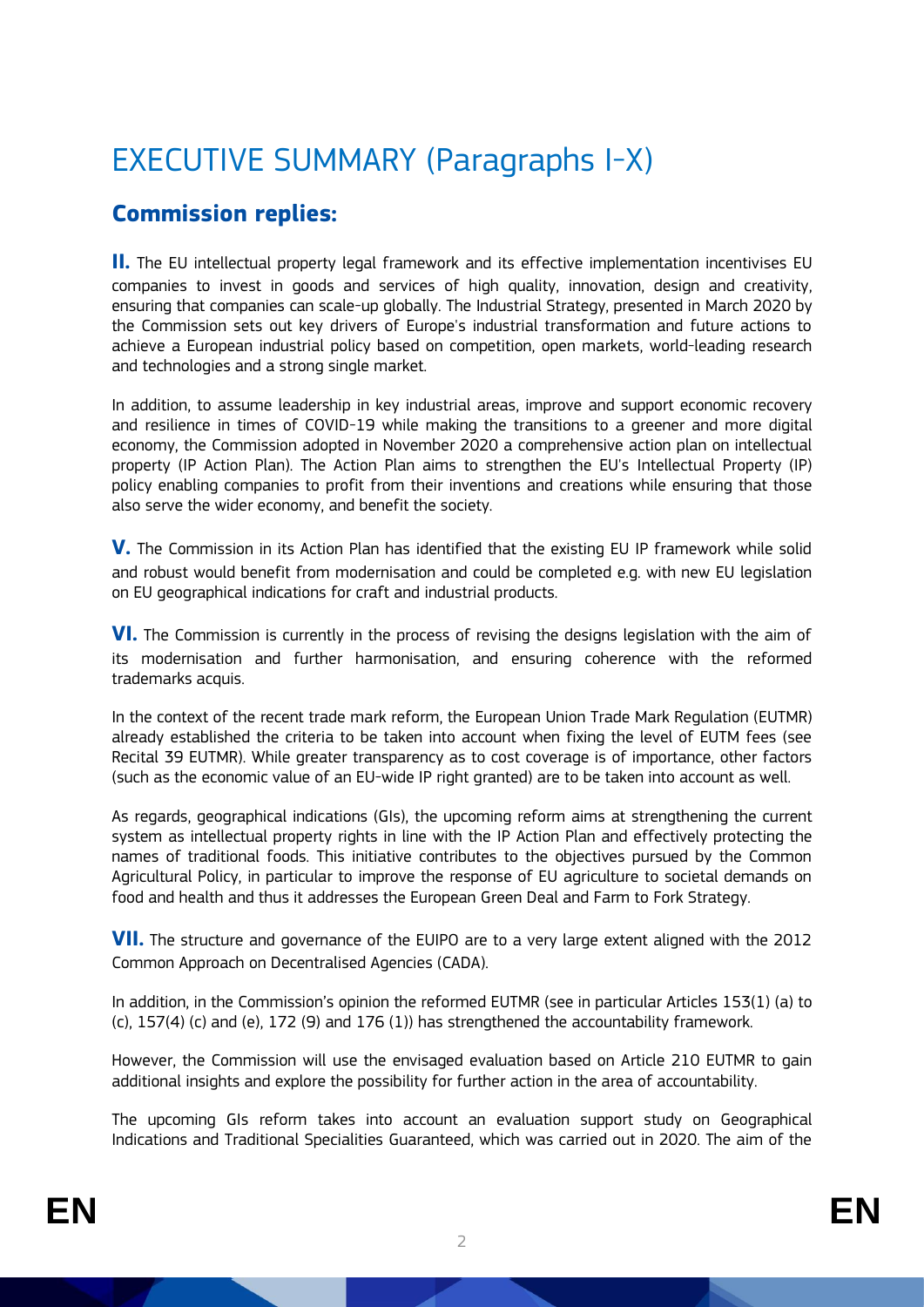reform is to find solutions to better protect GIs, empower producers, align and simplify procedures and make GI controls and enforcement efficient.

**VIII.** The Intellectual Property Rights Enforcement Directive (IPRED) provides only for minimum harmonisation and allows Member States to adopt measures more favourable to right holders. Also, some of its provisions are optional and national courts may provide different interpretations (within the limits of the flexibility that the Directive allows). In order to identify possible national discrepancies in the implementation of the IPRED, the Commission has created in particular the new group of experts on industrial property policy (GIPP) which foresees among other tasks the exchange on enforcement (Decision C(2022) 161 of 20.01.2022).

The Commission has actively worked with Member States to implement customs enforcement of intellectual property rights. However, some important work remains to be carried out, notably to ensure a better and more uniform customs risk management of IPR risk (see detailed reply under recommendation number 4).

**IX.** *First indent* - The Commission accepts the recommendation. With the IP Action Plan, the Commission has announced the actions that aim to review and update EU rules in the area of intellectual property law.

*Second indent* - The Commission accepts the recommendation. The structure and governance of the EUIPO are to a very large extent aligned with the 2012 Common Approach on Decentralised Agencies (CADA).

The review based on Article 210 EUTMR will include the assessment of the impact, effectiveness and efficiency of the Office and its working practices. The Commission will use the evaluation to gain additional insights and explore the possibility for further action in the area of accountability.

*Third indent* - The Commission accepts the recommendation. In implementing the IP Action Plan, the Commission works on strengthening the protection system for geographical indications for agricultural products to make it more effective and works on a proposal on an EU protection system for craft and industrial products (so-called non-agricultural) geographical indications.

*Fourth indent* - The Commission accepts the recommendation. The Commission already announced in the IP Action Plan that it would take necessary steps to reinforce IPR enforcement. In this regard, through the (proposed) Digital Services Act (horizontal framework), the Commission clarifies and upgrades the responsibilities of providers of digital services, in particular online platforms. The Commission is also working further on establishing an EU Toolbox against counterfeiting setting out principles for joint action, cooperation and data sharing among right holders, intermediaries and law enforcement authorities (sector-specific instrument).

The Commission is currently preparing a customs IPR risk management strategy and will also evaluate the implementation of Regulation on customs enforcement of IPR.

# <span id="page-3-0"></span>INTRODUCTION (Paragraphs 1-12)

#### **Commission replies:**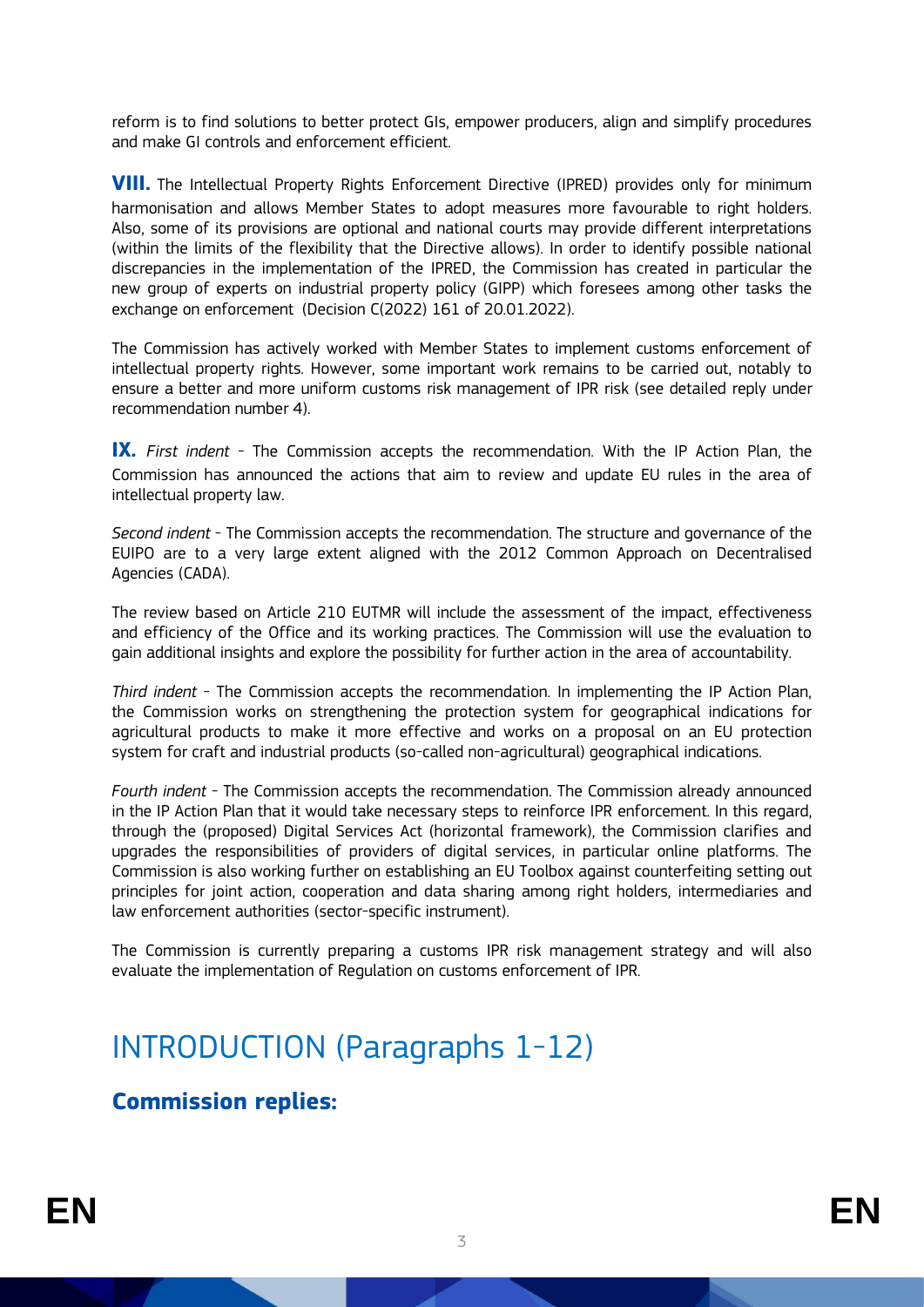**12.** In certain Member States customs can also be empowered, based on national legislation, to act on the detection of goods already placed within the internal market and suspected of infringing an IPR.

# <span id="page-4-0"></span>AUDIT SCOPE AND APPROACH (Paragraphs 13-16)

No Commission replies.

# <span id="page-4-1"></span>OBSERVATIONS (Paragraphs 17-93)

#### **Commission replies:**

**17.** The recent trademark reform already brought very substantial further harmonisation of both substantive and (in particular) procedural national trademark law in alignment with the EU trade mark regime. It is generally recognised, that the Recast Trade Mark Directive reflects the desired (politically maximum possible) level of legislative harmonisation, taking also due account of the fundamental EU principle of subsidiarity. The achieved high degree of harmonisation is in line with the Union's competence for matters falling within the scope of the Singapore Treaty on the Protection of Trademarks.

**18.** On 19 and 20 March 2019 the Commission started infringement proceedings against Greece, France and Romania for failure to timely notify their transposition measures. These proceedings were closed after receipt of the notification of the respective measures. The preliminary assessment shows that some provisions of the national laws are not or only partially transposed. The Commission is currently assessing if this results in a violation of the Directive. It should be noted that not all provisions of the Directive need to be transposed or fully transposed for the national law to be compliant with the Directive.

**20.** Taking into account the ECA's observations and recommendations, the evaluation according to Article 210 EUTMR will serve as a basis for the Commission to evaluate and consider whether and if, to what extent, further action is necessary.

**21.** The upcoming evaluation according to Article 210 EUTMR will serve as a basis for the Commission to evaluate and consider whether and if, to what extent, further action is necessary.

**22.** Although the Office is not bound by the provisions of Article 70 of the EU Financial Regulation, Article 177 EUTMR provides that, as far as compatible with the particular nature of the Office, the EUIPO's financial provisions shall be based on the financial regulations for other bodies set up by the Union; the same legal basis provides for consultation of the Commission before the Budget Committee adopts the financial provisions.

In addition, the structure and governance of the EUIPO are generally aligned in that respect with the Common Approach on Decentralised Agencies.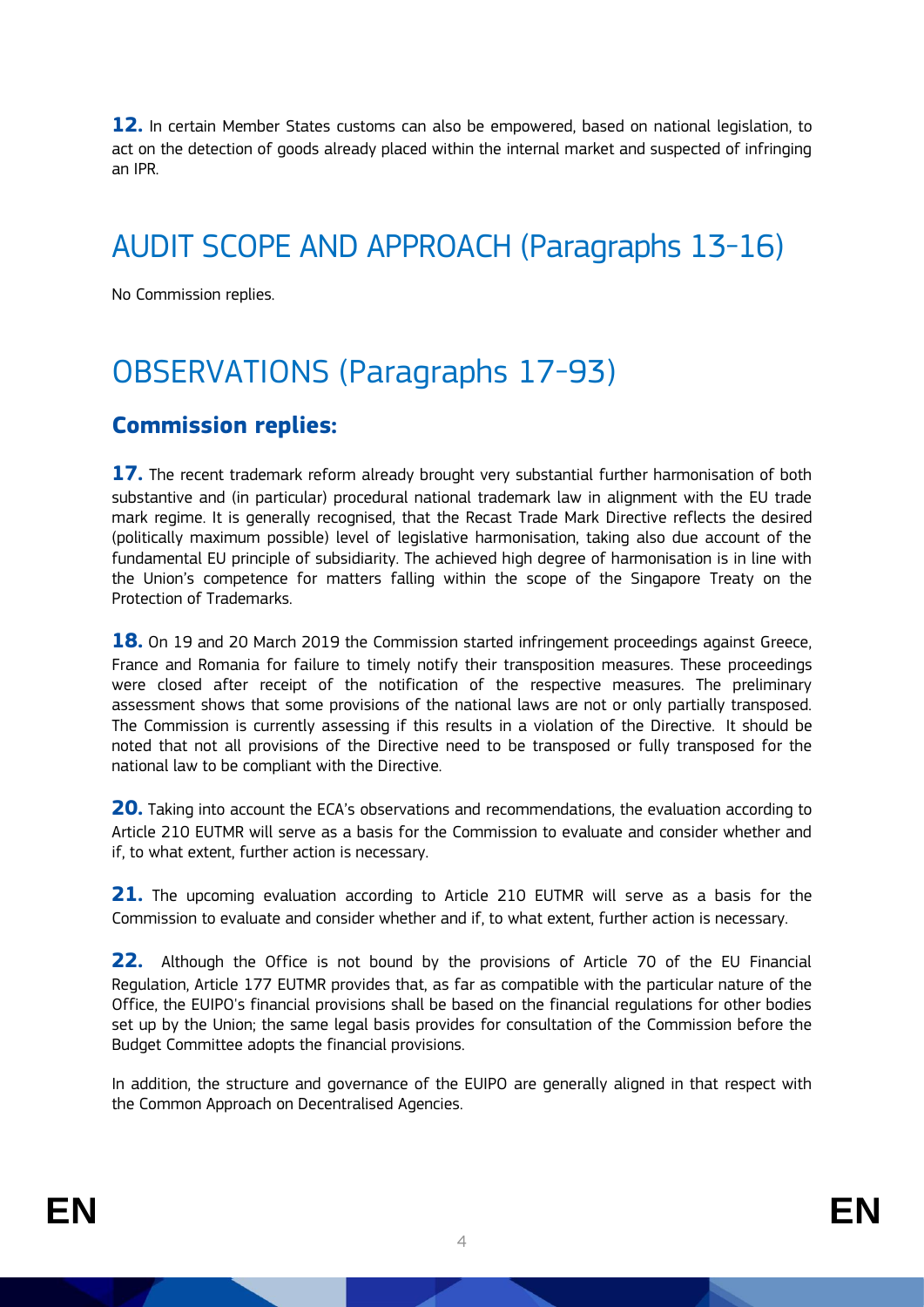However, the upcoming evaluation according to Article 210 EUTMR will serve as a basis for the Commission to evaluate and consider whether and if, to what extent, further action is necessary.

**23.** The responsibilities of each of the bodies are defined in the EUTMR.

**24**. The composition of the Management Board and Budget Committee complies with Articles 154(1) and 171(2) EUTMR, and is largely aligned with the Common Approach, which, for selffinancing agencies does not provide that administrative and budgetary management be carried out by two different governing bodies . As knowledge of the functioning of the EU trade mark and design system is of advantage for representatives in performing their functions in both bodies, the Commission considers that it is difficult to require no overlap at all in their composition. The Commission has no influence over the nomination of the Member States representatives.

**25.** The evaluation according to Article 210 EUTMR will serve as a basis for the Commission whether and if, to what extent, further action might be considered.

**26.** The Commission is preparing the revision of the Designs legislation to modernise and further harmonise it, and ensure coherence with the reformed trade mark acquis.

**27.** Complementary to national design protection available at national level harmonised by the Design Directive, the Regulation establishes an autonomous unitary protection system for designs with uniform effect throughout the Union in order for the businesses in the EU to dispose and freely choose between or combine different rights according to individual business needs.

The Commission is preparing the revision of the Designs legislation to modernise and further harmonise it, and ensure coherence with the reformed trade mark acquis. Intended further harmonisation aims in particular at creating a better level playing field for businesses in the EU and strengthening the complementarity and interoperability between the EU and national design systems.

**28.** The design reform aims at enhancing the digitalisation of procedures, providing further clarity in terms of eligible subject matter, scope of rights conferred and their limitations. The reform also addresses the fees structure and further alignment of procedural rules at Union and national level, and rules for spare parts.

**29.** The Commission is preparing the revision of the designs legislation to update and modernise it, and ensure coherence with the reformed trade mark acquis.

**30.** The laws of the Member States providing for design protection at domestic level were partially harmonised by Directive 98/71/EC on the legal protection of designs ('the Directive'). The harmonisation concerned key aspects of substantive design law without covering procedures.

On the basis of a comprehensive evaluation, the Commission is preparing the revision of the designs legislation to modernise and further harmonise it, and ensure coherence with the reformed trade marks acquis. With a view to creating a better playing field for businesses in the EU and strengthening the complementarity and interoperability between the EU and national design systems, future further harmonisation should cover also main aspects of procedures as also included in the recent trade mark reform.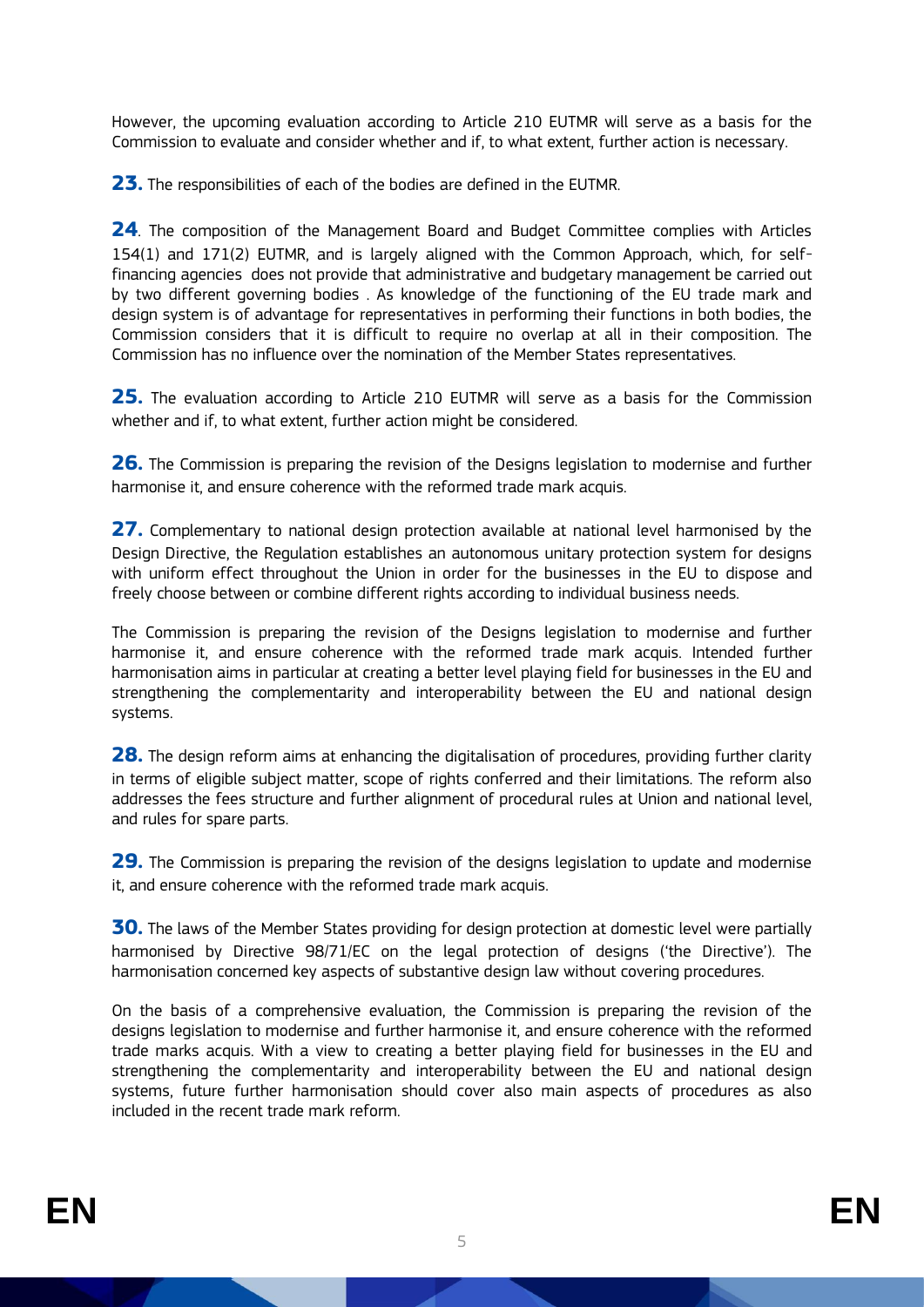**31.** b) National offices are free to set their fees accordingly since they have financial sovereignty on this. Therefore, the potential for the setting of (mandatory) common principles for fee structures is very limited, as also the recent trade mark reform clearly showed.

**33.** Given that protection in the form of the unregistered Community design is available to all designers and businesses across the EU, there is no need seen for parallel unregistered design protection at national level.

**37.** A mechanism aiming to prevent the accumulation of a significant surplus has been introduced in 2016 in the context of the reform of the EUTMR (Article 172(8)). However, contrary to the proposal of the Commission which did not find support by the co-legislators, this mechanism does not implement the principle of automatic ('last resort') transfer of any substantial structural surplus to the EU budget, which in the view of the Commission would have been in line with the EUIPO's founding Regulation and with general principles of sound budgetary management.

As the Commission has also explained, the recent trade mark reform introduced in the EUTMR criteria to be taken into account when fixing the level of EUTM fees (see Recital 39 EUTMR). Cost coverage can constitute only one factor for the determination of fees for exclusive EU-wide IPR titles. While it is understood that greater transparency as to cost coverage is of importance for being able to assess the EUIPO's efficiency in its core operations, other factors (such as the economic value of the IP right granted) are to be taken into account as well. In fact, given "the essential importance of the amounts of fees payable to the EUIPO for the functioning of the EU trade mark system and its complementary relationship as regards national trade mark systems", the co-legislators considered it appropriate to have the fee amounts addressed in the basic EUTMR.

**38.** On 10 January 2022, the Commission and the EUIPO launched the new Small and Mediumsized enterprises Intellectual Property Rights Fund (SME IP Fund), which will have a budget of EUR 47 million for the period of 2022-24. The EUIPO's contribution will amount to EUR 45 million from the surplus. The Commission and the EUIPO are exploring also other financial vehicles to contribute to the SME IP Fund even more from the surplus from 2023.

**39.** To ensure a balanced and harmonious co-existence of trade mark systems within the EU, the respective level of fees need to reflect the economic importance of the relevant property rights involved and should therefore be such as not to encourage users to obtain trade mark rights beyond their actual scope of interests, i.e. without the intention and possibility of using them in the whole of the EU

**40.** When reviewing the structure and amount of EU trade mark fees the Commission considered the need for the EUIPO budget to be balanced, including safe coverage of the Office's costs for rendering its services, as well as the average amount of fees payable at national level for domestic trade mark protection.

41. As explicitly recognised in the recent trade mark reform by the legislator, in the interest of sound financial management, the accumulation by the EUIPO of significant budgetary surpluses requires to be avoided (see Recital 38 EUTMR).

Therefore, when reforming the EUTMR, several amendments were effected with a view to reducing the potential for the generation of future surpluses.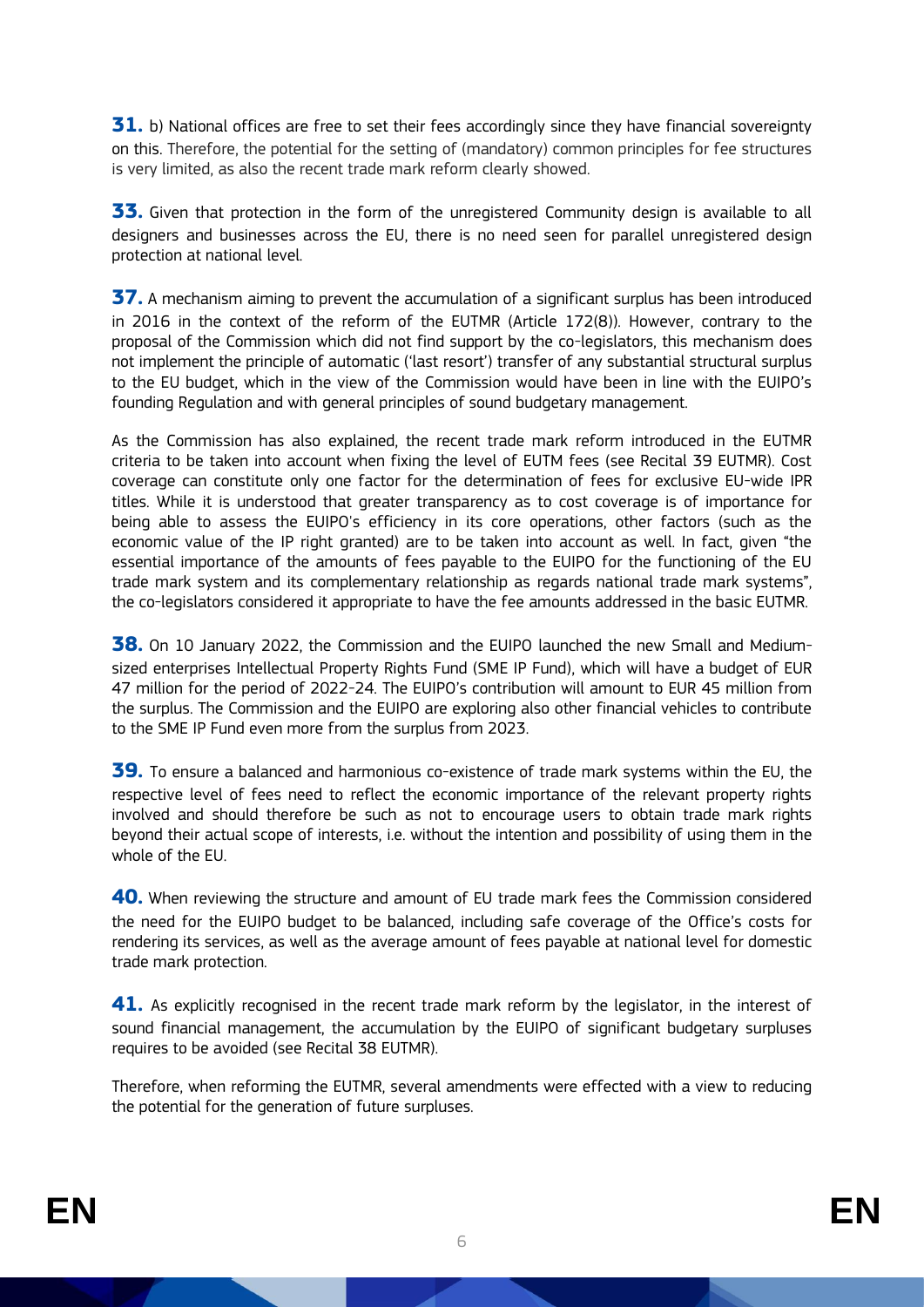The recent trade mark reform established the criteria to be taken into account when fixing the level of EUTM fees (see Recital 39 EUTMR).

As found by the preceding Max Planck Study, the level of fees is a matter, where the legislator actually has substantial discretion and may take into account various legitimate interests.

After significant reduction of EUTM fees already in 2005 and 2009, the 2015 reform of the EUTMR nevertheless led to another substantial reduction, making EU trade mark protection covering the territory of 27 Member States very attractive and competitive in terms of costs (850 € for an EUTM application).

**42.** As provided by the legislator in the EUTMR (Recital 36), the setting up of the EU trade mark system has resulted in increased financial burdens for the central industrial property offices and other authorities of the Member States. It was therefore considered appropriate to ensure that the EUIPO offset part of the costs incurred by Member States for the role they play in ensuring the smooth functioning of the EU trade mark system, without causing a budgetary deficit for the Office.

**Common reply to paragraphs 43 and 44.** The regime on offsetting was laid down by the legislator in Article 172(4) to (7) EUTMR. The KPI set out in Article 172(5) were considered to be fair, equitable and relevant by the legislator. The use of the offsetting amounts by the Member States falls under their national financial sovereignty.

However, the upcoming evaluation according to Article 210 EUTMR will serve as a basis for the Commission to evaluate and consider whether and if, to what extent, further action is necessary.

**45.** As follows from the wording of Article 172(4) EUTMR, the KPIs laid down in points (a) to (d) of that provision are considered by the legislator to be "fair, equitable and relevant indicators". Furthermore, the establishment and design of the offsetting mechanism in Article 172 had to take account of Member States' financial sovereignty which reflects that only a part of the central industrial property offices of the Member States are financially independent from their domestic general budget.

#### Reply to Box 2 – Assessment of KPIs for distributing the offsetting amounts are not **SMART**

(1) The annual number of EU trade mark applications in each Member State was considered relevant by the legislator as reflecting the "achievement" of the central industrial property offices of the Member States in promoting the uptake of EU trade mark protection by the provision of information as referred to in Article 172(4)(b) of the EUTMR.

(2) The annual number of national trade mark applications in each Member State was considered correlated by the legislator to the costs generated by the EU trade mark system as the national trade mark law of several central industrial property offices of the Member States obliges those offices to examine ex officio the existence of relative grounds for refusal in the form of conflicting prior earlier rights, including earlier EU trade mark applications and registrations.

(3) The annual number of cases brought before the EU trade mark courts designated by each Member State was considered relevant by the legislator as reflecting "the expense" involved by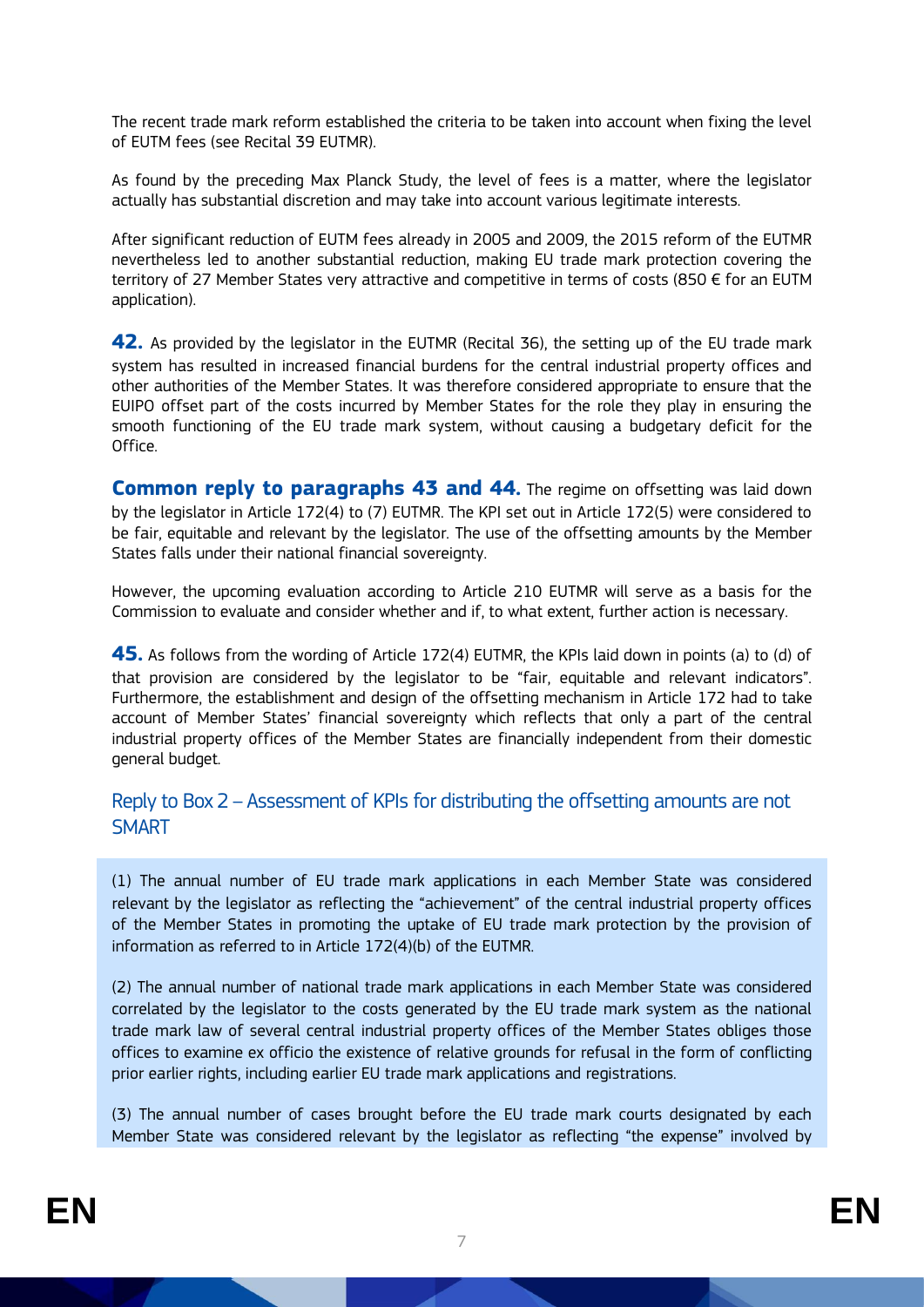national authorities in contributing to the enforcement of EU trade marks as referred to in Article 172(4)(c) EUTMR.

(4) The annual number of oppositions and applications for a declaration of invalidity submitted by proprietors of EU trade marks in each Member State was considered relevant by the legislator as reflecting the additional costs incurred by the central industrial property offices of the Member States for the role they play in ensuring the smooth functioning of the EU trade mark system.

**47.** In the upcoming Geographical Identification (GI) reform, the aim is to cover the full range of goods as listed under the Combined nomenclature Chapters 1 to 23 inclusive, established by Council [Regulation \(EEC\) No 2658/87.](https://eur-lex.europa.eu/legal-content/EN/TXT/?uri=CELEX:31987R2658)

The Commission aims to preparing a proposal for the implementation of the EU-wide protection system for GIs of craft and industrial (non-agricultural) products in the second quarter of 2022.

**51**. The requirement for professional representatives to be entitled to represent natural or legal persons in trade mark or design matters before the central industrial property office of a Member State pursuant to Article  $120(2)(c)$  EUTMR and Article 78(4)(c) CDR is the result of no uniform, clearly defined outline of profession existing in the Member States.

**54.** A specific framework was laid down in Article 152 EUTMR for the EUIPO (in fulfilment of its corresponding task pursuant to Article 151(1)(c) EUTMR) to promote convergence of practices and tools in the fields of trademarks and designs, in cooperation with the central IP offices in the Member States.

**55.** Furthermore, according to Article 152(5) EUTMR, EUIPO financial support to relevant cooperation projects shall not exceed 15% of the yearly revenue of the EUIPO.

**62.** The upcoming GI reform aims at aligning procedures for all existing GI sectors, including on the obligatory use of the EU's eAmbrosia for all applications.

**65.** The Commission is aware of the delays in the approval of GI applications due to the multiple factors identified by the ECA. The Commission intends to address this issue in the upcoming GI reform in order to improve overall responsiveness and timely treatment of the GI applications.

**Common Commission reply to paragraphs 66 and 67.** Certain detailed rules concerning GI enforcement, which address specificities of a given sectors are set forth in subsidiary  $legislation$  in the wine and spirit drinks sectors<sup>1</sup>. In the upcoming GI reform the Commission intends

-

<sup>1</sup> Commission Implementing Regulation (EU) 2019/34, laying down rules for the application of Regulation (EU) No 1308/2013 of the European Parliament and of the Council as regards applications for protection of designations of origin, geographical indications and traditional terms in the wine sector, the objection procedure, amendments to product specifications, the register of protected names, cancellation of protection and use of symbols, and of Regulation (EU) No 1306/2013 of the European Parliament and of the Council as regards an appropriate system of checks, 17.10.2018

Commission Implementing Regulation (EU) 2021/1236, laying down rules for the application of Regulation (EU) 2019/787 of the European Parliament and of the Council concerning applications for registration of geographical indications of spirit drinks, the opposition procedure, amendments to product specifications, cancellation of the registration, use of symbol and control, 12.5.2021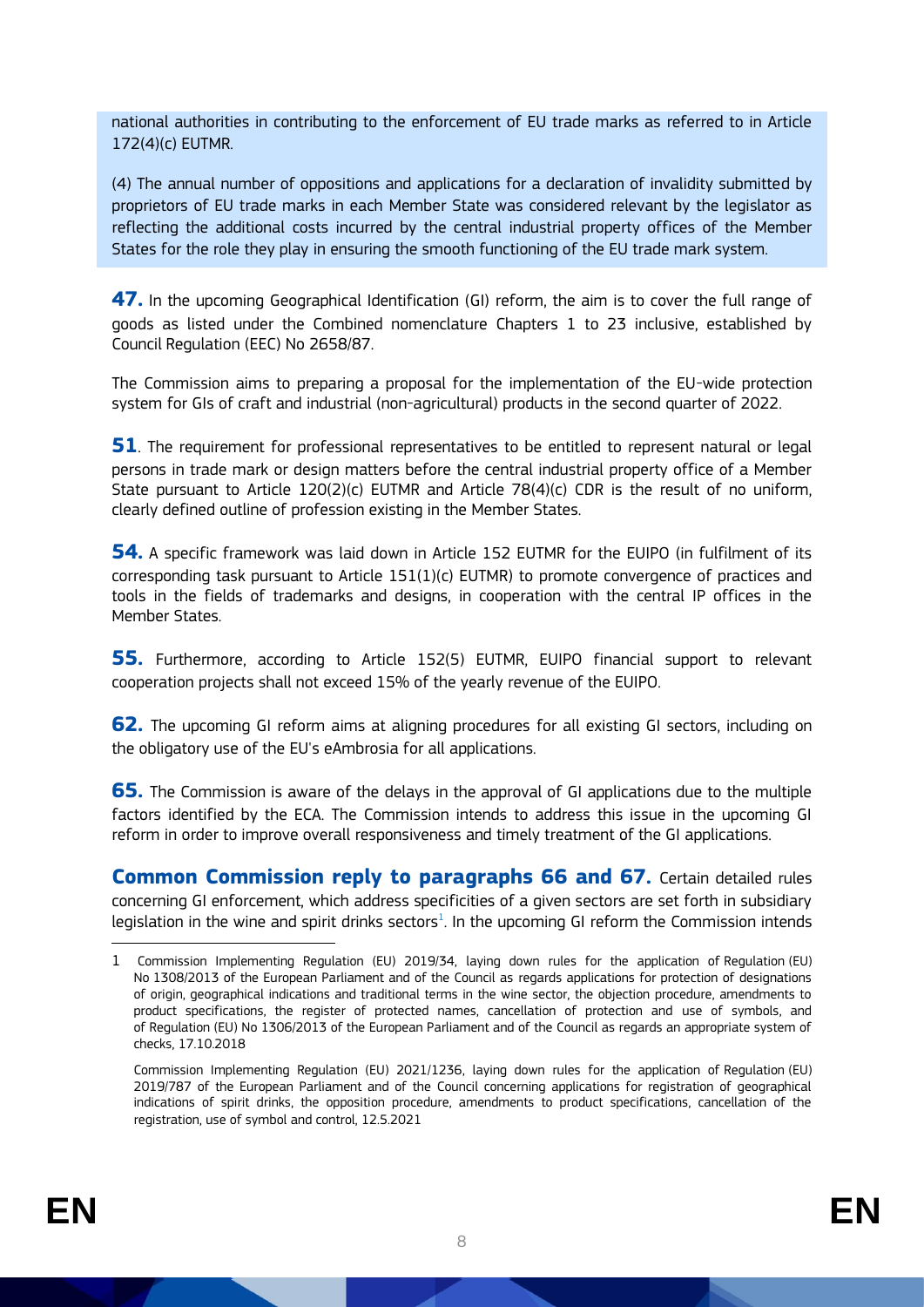to make GI controls and enforcement more effective, standardised and addressing specific needs of GIs.

**68.** Regulation (EU) 2017/625 entered into force on 14 December 2019. The Regulation was complemented in 2019 and in 2020 by a number of delegated and implementing acts specifying details for all aspects of the agri-food chain to which the Regulation applies. The focus of the first Better Training for Safer Food (BTSF) seminars in 2020 and in 2021 (with some interruptions due to the Covid-19 pandemic) was to spread knowledge on the new horizontal aspects in the Regulation.

**71.** The Commission agrees that the Union should have a sound EU IPR enforcement framework to meet these needs.

72. The IPRED succeeded in approximating national laws on enforcement of IPR<sup>2</sup>. The Directive provides only for minimum harmonisation and allows Member States to adopt measures more favourable to right holders. Also, some of its provisions are optional and national courts may provide different interpretations (within the limits of the flexibility that the Directive allows).

The 2017 Guidance on certain aspects of  $IRED<sup>3</sup>$  aimed at promoting a more consistent and effective interpretation and application and has indeed led to an increased level playing field.

**73.** As indicated in the IP Action Plan, the Commission continues to closely monitor the application of the Directive on the enforcement of IPRs to ensure effective and balanced judicial redress. It works together with Members States and stakeholders to give effect to the 2017 Commission guidance. In addition, the Commission is planning a follow-up study on the application of IPRED.

**74.** It should be noted that, unlike the E-Commerce directive and the proposal for the Digital Services Act (DSA), IPRED does not provide for substantive provisions on the liability of infringers/intermediaries or exemptions thereto. IPRED harmonises administrative and civil procedures and remedies and has therefore an essentially different regulatory aim.

The (proposed) DSA associates the obligations of different online intermediary services providers with their role, size and impact in the online ecosystem. Certain substantive obligations are limited only to very large online platforms, which due to their reach have acquired a central, systemic role in facilitating the public debate and economic transactions.

The Commission is planning a follow-up study on the application of IPRED.

**78.** The Commission recognises that Regulation (EU) 608/2013 does not define "goods of a noncommercial nature", thus leaving its interpretation to Member States. IP substantive law on trademarks defines that an infringement is only possible when the protected mark is used in "the course of trade", which is not the case for items in travellers' personal luggage if destined only for private non-commercial use. There is no further interpretation in the IP substantive law on what is

<sup>1</sup> 2 SWD(2017) 431 final, Commission Staff Working Document, Evaluation, Accompanying the document, COM(2017) 708 final, Commission Communication on Guidance on certain aspects of Directive 2004/48/EC of the European Parliament and of the Council on the enforcement of intellectual property rights, 29.11.2017

<sup>3</sup> COM(2017) 708 final, Communication from the Commission: Guidance on certain aspects of Directive 2004/48/EC of the European Parliament and of the Council on the enforcement of intellectual property rights, 29.11.2017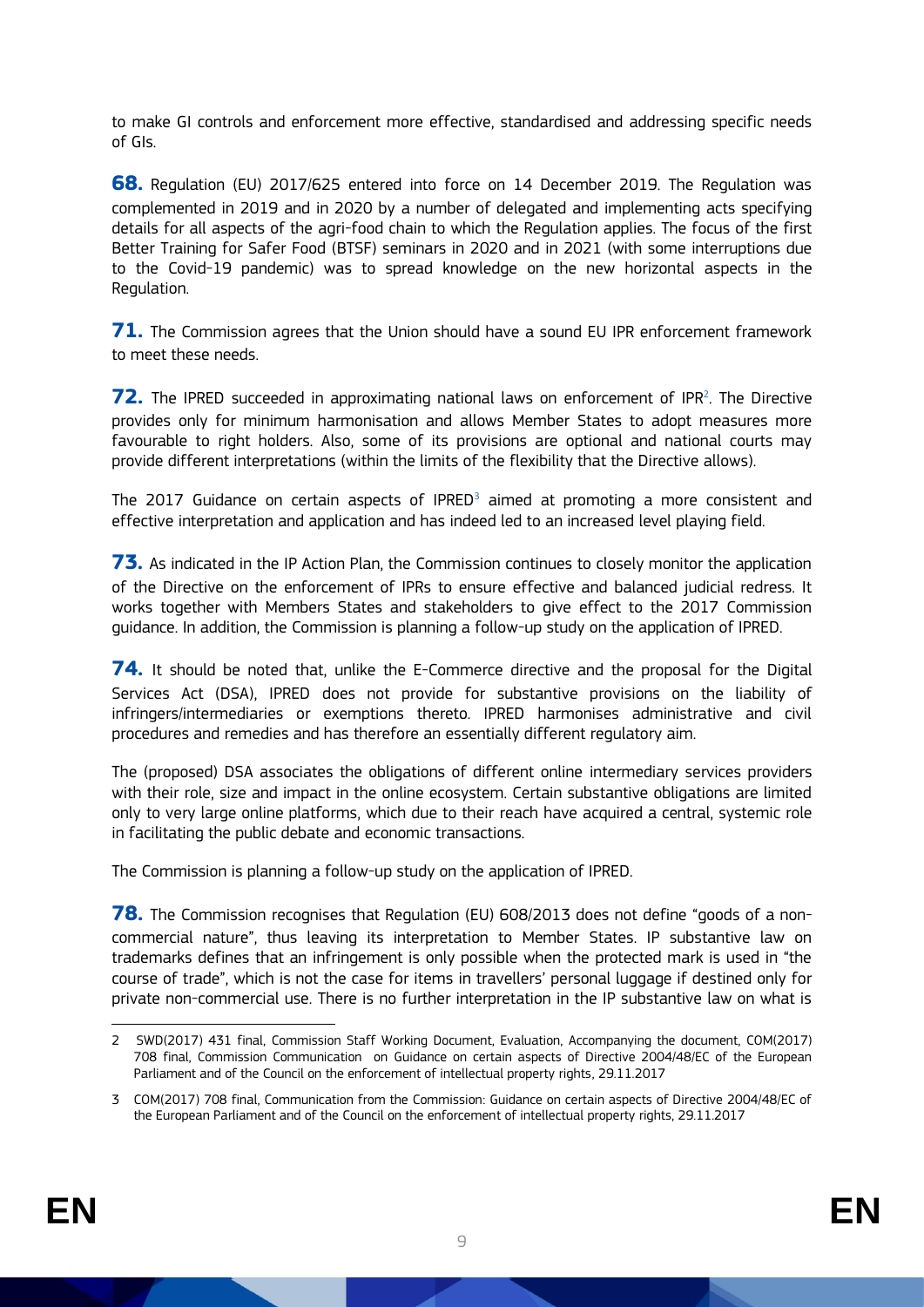meant by a use "in the course of trade", nor it is defined at international level what can be considered as non-commercial use.

Nevertheless, Member States have not reported any specific difficulty in the interpretation of the notion "of non-commercial" use for goods contained in personal luggage, nor in the implementation of the quoted Article in the Regulation.

**79.** The Commission recognises that there is currently no formal EU IPR risk management framework or control strategy. However, risk information is already shared under the Common Risk Management Framework (CRMS).

The Commission agrees that the risk management and control strategy for customs IPR enforcement can be enhanced. The EU customs Action Plan to combat IPR Infringements for the years from 2018 to 2022 already contains a specific action which objective is to strengthen IPR risk management. In this context the Commission has started the development of a common risk management based control strategy.

**81.** The Commission agrees that the increased volumes of e-commerce is putting at stake the present definition of small consignment in Regulation 608/2013. The Commission is therefore considering revising the thresholds of the small consignment procedure (firstly via delegated act as foreseen in Regulation 608/2013). Destruction of a higher amount of goods could therefore be achieved for each detention made under the small consignment procedure.

**82.** The Commission recognises that one Member States uses a specific seizure procedure instead of the small consignment procedure defined in Regulation 608/2013. It is however equivalent to a criminal procedure based also on transaction power defined by the concerned national customs code and therefore specific to the national competences conferred to customs in that Member States. Would this competence be conferred to all customs authorities at Union level, the use of a similar procedure by all Member States could be explored.

**83.** The Commission recognizes that Regulation 608/2013 gives the national customs authorities the choice to request, or not, the right holder to reimburse the costs incurred by the detention and the destruction of the goods suspected of infringing an IPR. The Commission considers it a discretionary competence of the Member States to opt for the most efficient approach.

**84.** The Commission agrees that the destruction facilities to destroy certain goods are not necessarily available in all Member States, but Regulation 608/2013 (Article 25(2)) provides for the possibility to destroy goods in other Member States.

The Commission recognises that in the United States a budget for destruction and storage is generated by funding stemming from fines on perpetrators: the costs associated with storage and destruction of counterfeit goods are paid through the Department of the Treasury's Forfeiture Fund. In some cases, other parties such as the express carriers have agreed to bear responsibility for costs related to the destruction of suspected counterfeit goods. Introducing such a system in the EU, would not only require EU-wide fines on trade in IPR infringing goods, but also specificities like the asset forfeiture applicable under the US system. The possibility to introduce at EU level a comparable system would require a preliminary assessment.

**87.** As regards IP substantive laws, the Commission proposed twice – in 2003 and 2005 – to harmonise substantive IP-related criminal law, but no agreement on a text could be reached. In the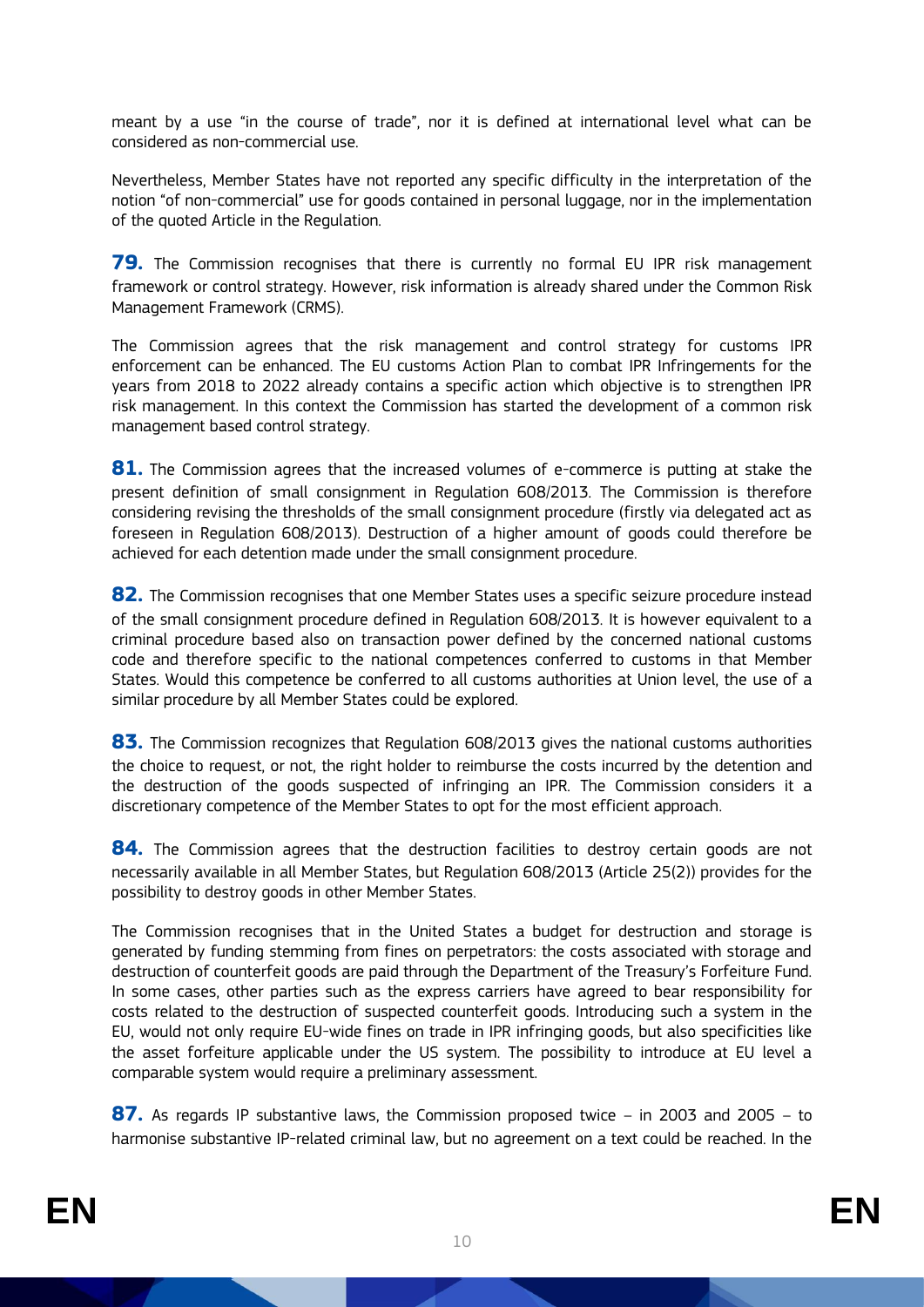Council Conclusions on IP of 18 June 2021, the Council considered "it necessary to encourage reflections on the prevention of and fight against criminal violations of IP rights […], and their connection with international economic and financial crime […], including on the possible need to conduct a stocktaking exercise on existing legal differences between the Member States' criminal law frameworks, on possible criminal law and prosecution gaps and on legal and practical obstacles to cross border cooperation within the EU".

The Commission is currently discussing with Members States the customs penalties, which national customs laws provide for in case the holder of the goods or the declarant fail to comply with the customs legislation.

**88.** The Commission acknowledges the different practices of the Member States in reporting detentions in COPIS (EU wide anti-counterfeit and anti-piracy information system) (different deadlines). As COPIS is a database for statistical purposes, this divergence has no consequence in terms of risk management. However, the Commission understands that a more common approach would help for the preparation of the reporting at EU level. The Commission will therefore pursue its efforts with Member States so that a common reporting practice in terms of a deadline is followed. This may also be addressed in the context of the evaluation exercise of the implementation of Regulation 608/2013.

**89.** The Commission shares the observation of the ECA that Member States do not fully exploit the possibility offered by the shared interface between COPIS and AFIS (OLAF's Anti-Fraud Information System).

**90.** The Commission continues to pursue the inclusion of provisions on mutual administrative assistance, allowing for the possibility of exchanges of information, in the bilateral trade agreements it negotiates on behalf of the Union.

**92.** a) The Commission has made the same observation as the ECA. The issue of thresholds for customs intervention will be addressed in the evaluation of the implementation of Regulation 608/2013.

b) The Commission agrees that it is not in line with the requirements of Regulation 608/2013. The Commission intends to stress the Member States' obligations during the ongoing round of support visits on the implementation of Regulation 608/2013 in the 27 MS and in the framework of the customs experts group – IPR section.

c) The Commission notes with regret that some Member States do not enter the data in CIS+.

d) See Commission reply to paragraph 88.

**93.** The Commission is currently preparing a control strategy based on IPR risk management, which should contribute to enhance customs controls in all the Member States.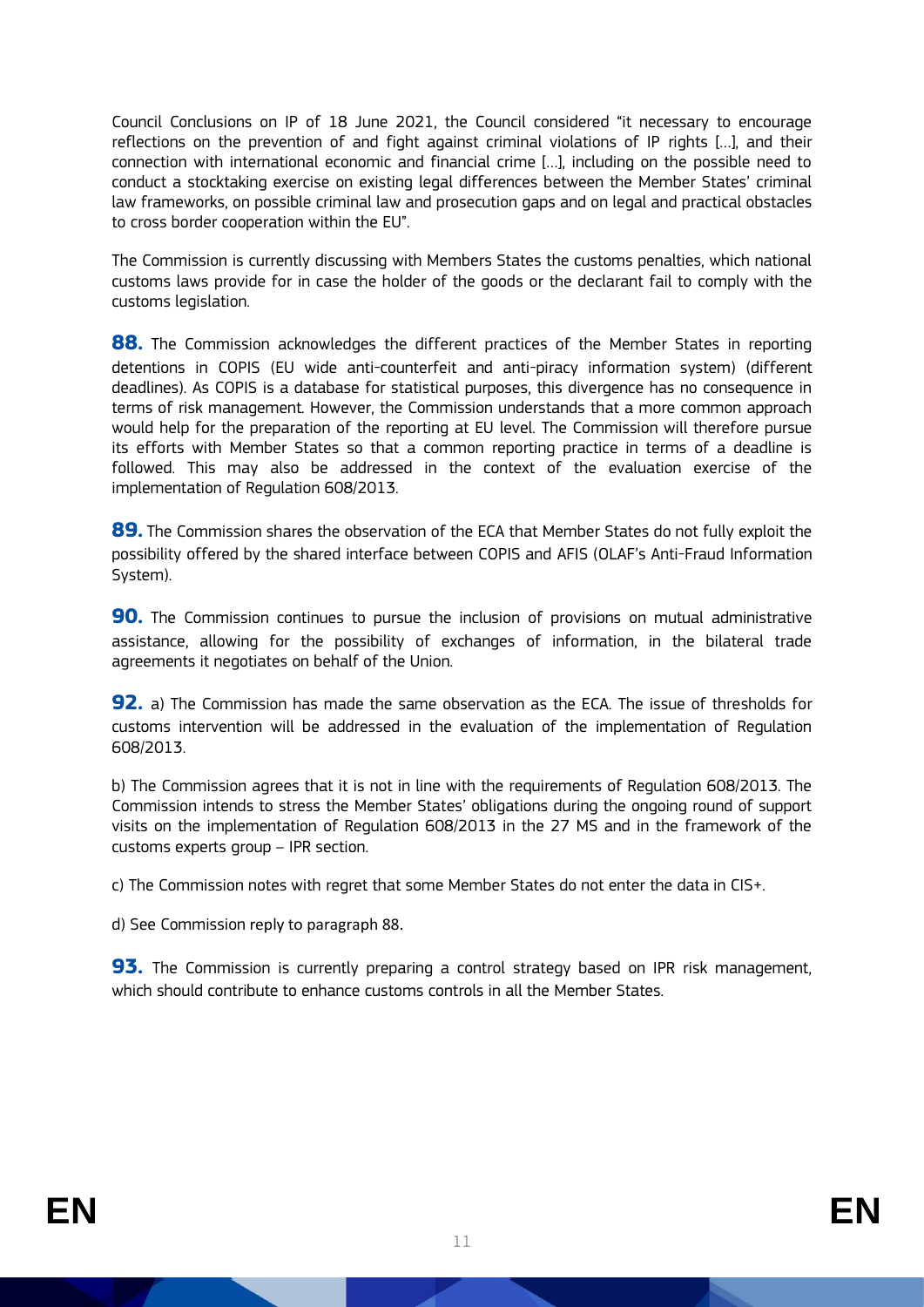# <span id="page-12-0"></span>CONCLUSIONS AND RECOMMENDATIONS (Paragraphs 94-101)

### **Commission replies:**

**95.** The Commission is preparing the revision of the designs legislation to modernise and further harmonise it. With a view to creating a better playing field for businesses in the EU and strengthening the complementarity and interoperability between the EU and national design systems, future further harmonisation should cover also main aspects of procedures as also included in the recent trade mark reform.

The Commission also works on a proposal on an EU protection system for craft and industrial products (so-called non-agricultural) geographical indications.

**96.** The Commission is planning an evaluation exercise of Regulation 608/2013 in which it will among others - assess the need to revise certain elements of the Regulation such as the definition of small consignments and the introduction of intervention thresholds for customs enforcement of IPR. In addition, the Commission is currently preparing an IPR risk strategy.

### <span id="page-12-1"></span>**Recommendation 1 – Complete and update the EU IPR regulatory frameworks**

a) The Commission accepts the recommendations. The Commission aims to prepare a proposal for the implementation of the EU-wide protection system for GIs of craft and industrial (nonagricultural) products in the second quarter of 2022. However, the Commission cannot, at this stage, give commitments on the content of future legislative proposals.

b) The Commission accepts the recommendation. The upcoming revision of the EU legislation on design protection aims to align the scope of design rights to the EU trade mark reform so as to extend as well to counterfeit design goods transiting the EU. However, the Commission cannot, at this stage, give commitments on the content of future legislative proposals.

The Commission accepts the recommendation concerning the introduction of intervention threshold for customs enforcement of IPR. This will be addressed in the evaluation exercise of Regulation 608/2013, which will include consultation of the private stakeholders, which are in the end the primarily concerned with the definition of such thresholds.

The Commission accepts the recommendation concerning the enlargement of the definition of small consignment. The wide increase in the number of postal and express couriers' parcels may require an adaptation of the definition in order to facilitate an efficient customs enforcement. The Commission is first of all considering revising the thresholds of the small consignment procedure (via proposing a delegated act as foreseen in Regulation 608/2013). The evaluation exercise of Regulation 608/2013 will also address whether there is a need to revise more in depth the definition of the small consignment.

**97.** The Commission refers to its replies to paragraphs 37 and 42.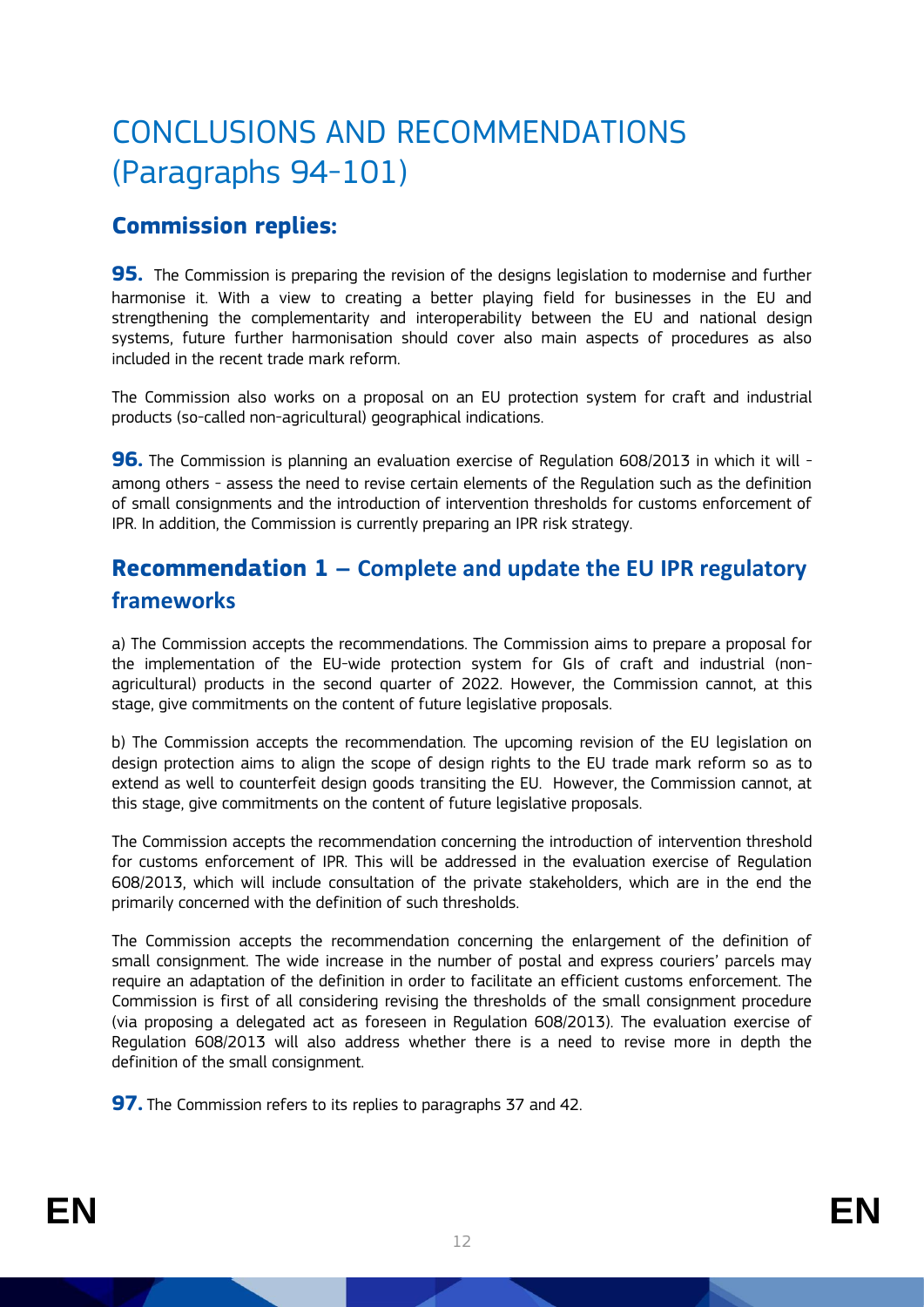### <span id="page-13-0"></span>**Recommendation 2 – Assess the governance arrangements and methodology for determining fees**

The Commission accepts the recommendation.

The structure and governance of the EUIPO are to a very large extent aligned with the 2012 Common Approach on Decentralised Agencies (CADA).

The review based on Article 210 EUTMR will include the assessment of the impact, effectiveness and efficiency of the Office and its working practices. The Commission will use the evaluation to gain additional insights and explore the possibility for further action in the area of accountability.

**99.** The envisaged evaluation based on Article 210 EUTMR will review the legal framework for cooperation between the Office and the industrial property offices of the Member States.

### <span id="page-13-1"></span>**Recommendation 3 – Improve financing, control and evaluation systems**

The Commission takes note that this recommendation is addressed to the EUIPO.

**100.** In the upcoming Geographical Indication (GI) reform the Commission intends to focus on several essential elements of the functioning of the GI system, such as protection of GIs, also on internet; empowering producers; aligning and simplifying procedures to improve overall responsiveness and timely treatment of the GI applications; and making GI controls and enforcement more efficient.

### <span id="page-13-2"></span>**Recommendation 4 – Improve the EU geographical indications systems**

The Commission accepts the recommendation.

**101.** The Commission agrees that the Union should have a sound EU IPR enforcement framework.

The EU IPR enforcement framework concerns not only the Commission but also the Member States. Member States should not only be able to detain in case of suspected goods, but it should also be assessed if they could be given the competence to directly destroy goods they themselves consider to be infringing.

The destruction facilities to destroy certain goods are not necessarily available in all Member States, although Regulation 608/2013 (Article 25(2)) provides for the possibility to destroy goods in other Member States.

The issue of liability and responsibility for the detention and destruction of goods could be reassessed.